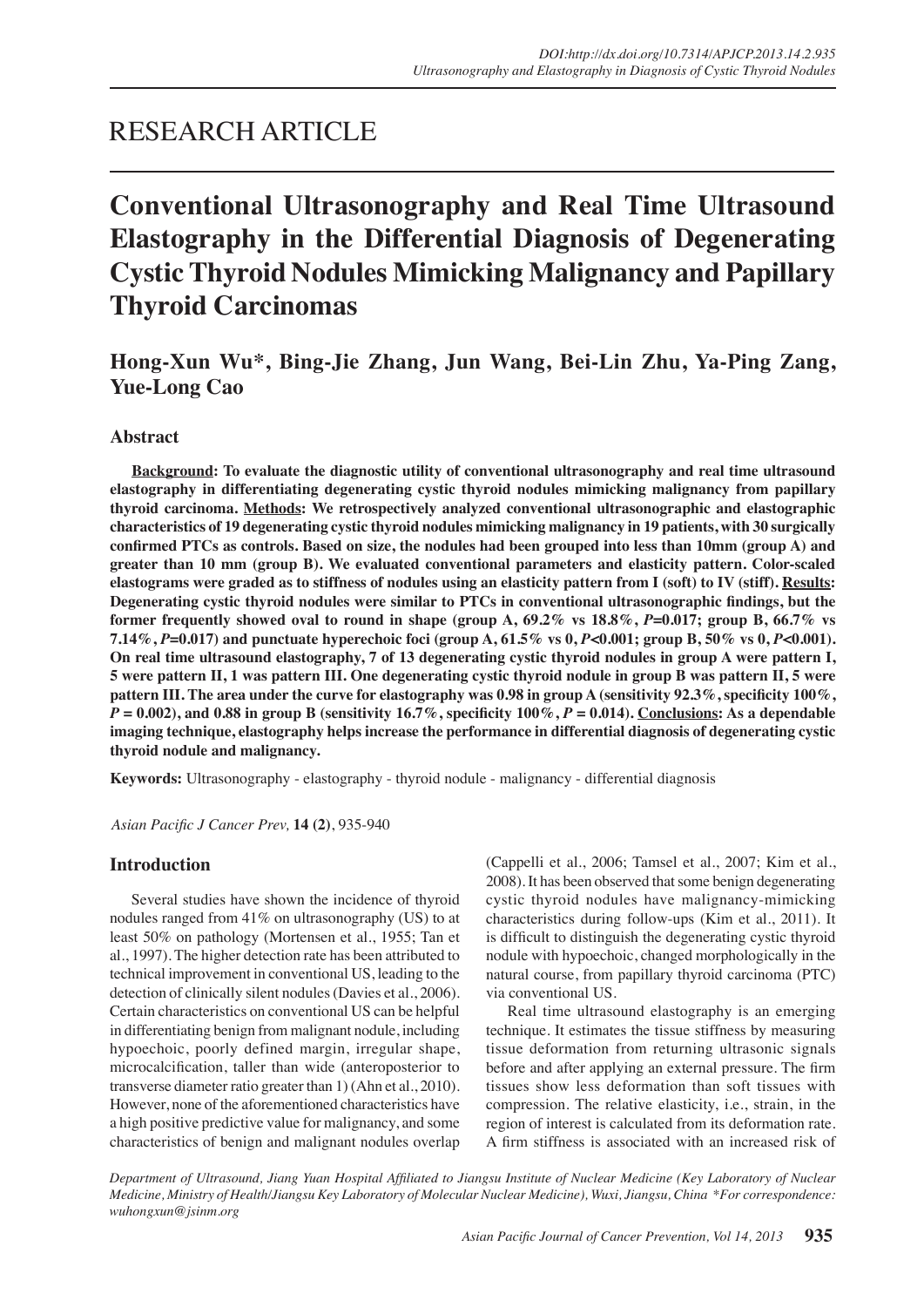#### *Hong-Xun Wu et al*

malignancy in thyroid nodules. Several studies have proved that real time ultrasound elastography has a high accuracy for predicting malignancy in thyroid nodules and cervical lymph nodes (Rago et al., 2007; Asteria et al., 2008; Rubaltelli et al., 2009; Friedrich-Rust et al., 2010; Teng et al., 2012). However previous studies have not specifically focused on changes in degenerating cystic thyroid nodule on elastography. The purpose of this study was to evaluate the diagnostic utility of conventional US and real time ultrasound elastography in differentiating degenerating cystic thyroid nodule with malignancymimicking characteristics from PTC.

# **Materials and Methods**

#### *Patients*

We reviewed the records of 368 patients to our institute for evaluation of nodular thyroid disease from April 2011 to January 2012. All patients routinely underwent conventional US, including B-mode US and Doppler US, followed by real time ultrasound elastography, and ultrasound-guided fine needle aspiration (UG-FNA). Conventional US and elastography were performed independently by two sonographers. Images and dynamic frame captures were stored in the hard drive of the equipment. Off-line analysis was performed retrospectively by other sonographers blindly. All sonographers had more than 15 years of experience in thyroid imaging.

In all 368 patients, 27 patients without consecutive ultrasonographic data were excluded. Nodules that were thought to be technically unsuitable for elastography were excluded. Therefore, 21 patients with cystic nodules or with macrocalcifications in nodules were excluded. 55 patients with histologic findings of chronic inflammation were also excluded. We found a total 265 patients with 281 thyroid nodules. Among them, 19 patients with 19 degenerating cystic thyroid nodules (mean age, 46±11 years; range, 22-69 years; 7 males and 12 females) were ultimately included in this study. The descriptions of "degenerating cystic thyroid nodule" indicated initial cystic nodules underwent degeneration, which had malignancy-mimicking characteristics during follow-up. The patients were followed with a mean interval of 17 months after initial scans (range, 13-25 months). The structure nature of nodules in initial and the size changing during follow-up periods was recorded. 7 nodules proved to be degenerated thyroid nodule, 12 nodules proved to be nodular goiter in histological diagnosis. As a control group, 30 surgically confirmed PTCs (30 patients, mean age, 49±13 years; range, 31-73 years; 9 males and 21 females) were retrospectively reviewed. The local ethics committee at our institute approved the procedures of this study and all patients provided informed consent.

#### *Conventional US*

Conventional US examinations were performed by using a 5-12 MHz linear-array transducer (Philips iU22, Philips Healthcare, Bothell, WA, USA). The following parameters were evaluated: size, margin, shape, echogenicity, structure, the presence of microcalcification

or hyperechoic spot, vascularity pattern. According to the largest diameter in longitudinal plane, nodules were divided into 2 groups: less than 10 mm (Group A) and greater than 10mm (Group B). The nodular margin was described as poorly defined or well defined. The shape of nodule was classified as taller than wide, oval to round, or irregular. Compared to the normal thyroid parenchyma, the echogenicity of nodule was described as hypoechoic, isoechoic or hyperechoic. Marked hypoechoic was defined as decreased echogenicity compared with strap muscles. The structure of nodule was described as homogeneous or inhomogeneous (if the internal structure distributed as clumps, it was considered as inhomogeneous). Microcalcification was defined as punctuate hyperechoic foci less than 2 mm, without acoustic shadowing; hyperechoic spot was defined as punctuate hyperechoic foci with comet-tail artifact. Vascularity pattern defined as type I absence of blood flow, type II perinodular and absent or slight intranodular blood flow, and type III marked intranodular and absent or slight perinodular blood flow.

#### *Real time ultrasound elastography*

Real time ultrasound elastography was performed after the conventional US examination with the same real-time equipment and the same probe. In brief, the probe was placed on the anterior neck. The gentle freehand compression was applied using the probe along the beam axis. To keep the strain distributed evenly, compression was applied with 1 to 2 mm thickness and two to three times per second. The elastogram was displayed over the B-mode image in a color scale that ranged from red, indicating components with greatest elastic strain, to blue, indicating components with no strain. Meanwhile, green indicated moderate strain. The region of interest for the real time ultrasound elastography was selected including the nodule and sufficient surrounding normal thyroid parenchyma. Nodule was evaluated with the probe orientated in both transverse and longitudinal planes. To minimize the inter- and intraobserver variability, the freehand compression was standardized by elastic column displayed on a numeric scale to maintain a stable intermediate level optimal for evaluation (Bhatia et al., 2011). Elasticity was classified in four different patterns as described previously: pattern I: the nodule displays homogeneously in green; pattern II: nodule displays predominantly in green as well as sporadic parts in blue; pattern III: nodule displays predominantly in blue as well as sporadic parts in green, or green displays in the periphery; pattern IV: the nodule displays completely in blue (Rubaltelli et al., 2009).

#### *UG-FNA Procedure*

The procedure was performed by the same sonographer. Immediate specimen adequacy evaluation was not provided. UG-FNA was performed with a 23-gauge needles attached syringe. Freehand biopsy and capillary action technique was used. With the nonparallel solution, the needle was inserted adjacent to the side of the midpoint of the transducer and angled minimally back toward the transducer with the degree of angulation varying. Once within the nodule, the needle tip was moved back and forth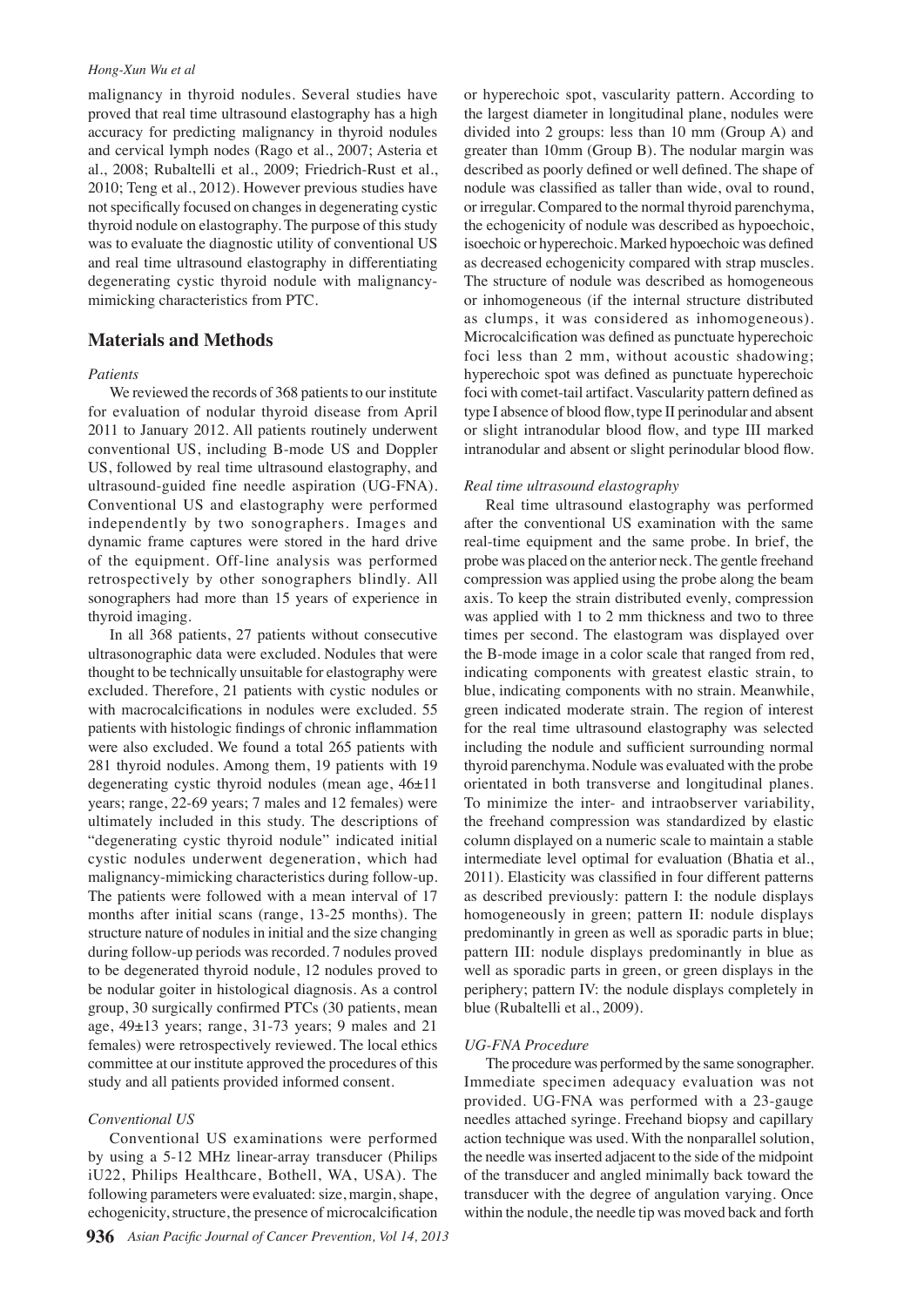**Table 1. Data of Degenerating Cystic Thyroid Nodule In Initial**

|                               | Group A<br>$n=(13)$ | Group B<br>$n=(6)$ | Р       |
|-------------------------------|---------------------|--------------------|---------|
| Nature                        |                     |                    | < 0.001 |
| predominantly cystic, $n(\%)$ | 11(84.6)            | $\mathcal{L}$      |         |
| mixed, $n(\%)$                | 2(15.4)             | 1(16.7)            |         |
| predominantly solid, $n(\%)$  | $\theta$            | 5(83.3)            |         |
| Minimum diameter, mm          | 14.5                | 18.4               |         |
| Maximum diameter, mm          | 33.7                | 35.2               |         |
| Decrease in size, mm          | $17.47 + 9.07$      | $13.25 + 8.17$     | 0.033   |

**Table 2. Characteristics of Degenerating Cystic Thyroid Nodules (<10mm) and PTCs (<10mm)**

| Characteristic                   | Group A<br>$(n=13)$ | Group C<br>$(n=16)$ | $\boldsymbol{P}$ |
|----------------------------------|---------------------|---------------------|------------------|
| Size, mm                         | $8.63 \pm 1.91$     | $8.1 \pm 2.32$      | 0.623            |
| Shape, $n(\%)$                   |                     |                     | 0.017            |
| Taller than wide                 | $3(23.1\%)$         | 12(75%)             |                  |
| Oval to round                    | $9(69.2\%)$         | $3(18.8\%)$         |                  |
| Irregular                        | $1(7.7\%)$          | $1(6.2\%)$          |                  |
| Margin, $n(\%)$                  |                     |                     | 0.073            |
| Poorly defined                   | $9(69.2\%)$         | 12(75%)             |                  |
| Well defined                     | $4(30.8\%)$         | 4(25%)              |                  |
| Echogenicity, n(%)               |                     |                     | 0.811            |
| Marked hypoechogenicity          | $2(15.4\%)$         | $3(18.8\%)$         |                  |
| hypoechogenicity                 | $11(84.6\%)$        | 13(81.2%)           |                  |
| Structure, n(%)                  |                     |                     | 0.22             |
| Homogeneous                      | $12(92.3\%)$        | 12(75%)             |                  |
| Inhomogeneous                    | 1(7.7%)             | 4(25%)              |                  |
| Punctuate hyperechoic foci, n(%) |                     |                     |                  |
| Microcalcification               | 0                   | $7(43.8\%)$         | < 0.001          |
| Hyperechoic spot                 | $8(61.5\%)$         | $\Omega$            |                  |
| Nondisplayed                     | 5(38.5%)            | $9(56.2\%)$         |                  |
| Vascularity pattern, $n(\%)$     |                     |                     | 0.481            |
| I                                | $8(61.5\%)$         | $7(43.8\%)$         |                  |
| $\mathbf{I}$                     | 5(38.5%)            | $8(50\%)$           |                  |
| Ш                                | 0                   | $1(6.2\%)$          |                  |
| Elastography pattern, $n(\%)$    |                     |                     | < 0.001          |
| I                                | $7(53.8\%)$         | 0                   |                  |
| $\mathbf{I}$                     | 5(38.5%)            | $\Omega$            |                  |
| Ш                                | 1(7.7%)             | $7(43.8\%)$         |                  |
| IV                               | $\theta$            | $9(56.2\%)$         |                  |

within the nodule 3 to 5 times while needle was rotated on its axis. The specimens acquired were placed on slides. Two direct smears were made for each pass and placed immediately in 95% alcohol for Papanicolaou staining. Two passes were prepared from each nodule.

On principle, we recommended operation in cases when the UG-FNA cytological results are malignant, suspicious for malignancy, or indeterminate. We also recommended repeated UG-FNA for cases with nondiagnostic cytology and follow-up US for those with benign cytology. Repeated UG-FNA was recommended to perform 6 months later. When the cytological results proven benign nodules showed no change on follow-up US after more than a year, they were ultimately included in the benign diagnosis.

# *Statistical Analysis*

Statistical analyses were performed using SPSS 13.0 (SPSS Inc., Chicago, IL). Data were expressed as mean ± SD, a t test was performed to determine whether the data

**Table 3. Characteristics of Degenerating Cystic Thyroid Nodules (>10mm) and PTC (>10mm)**

| Characteristic                      | Group A          | Group C          | $\boldsymbol{P}$ |       |
|-------------------------------------|------------------|------------------|------------------|-------|
|                                     | $(n=6)$          | $(n=14)$         |                  |       |
| Size, mm                            | $16.17 \pm 8.43$ | $22.58 \pm 9.68$ | 0.815            |       |
| Shape, $n(\%)$                      |                  |                  | 0.017            |       |
| Taller than wide                    | 0                | $2(14.3\%)$      |                  |       |
| Oval to round                       | $4(66.7\%)$      | $1(7.1\%)$       |                  |       |
| Irregular                           | $2(33.3\%)$      | 11(78.6%)        |                  |       |
| Margin, $n(\%)$                     |                  |                  | 0.091            |       |
| Poorly defined                      | 0                | 5(35.7%)         |                  | 100.0 |
| Well defined                        | $6(100\%)$       | $9(64.3\%)$      |                  |       |
| Echogenicity, $n(\%)$               |                  |                  | 0.329            |       |
| Marked hypoechogenicity             | $\theta$         | $2(14.3\%)$      |                  |       |
| hypoechogenicity                    | $6(100\%)$       | 12(85.7%)        |                  | 75.0  |
| Structure, $n(\%)$                  |                  |                  | 0.329            |       |
| Homogeneous                         | $\theta$         | $2(14.3\%)$      |                  |       |
| Inhomogeneous                       | $6(100\%)$       | 12(85.7%)        |                  |       |
| Punctuate hyperechoic foci, $n(\%)$ |                  |                  | $_{<0.001}$ 50.0 |       |
| Microcalcification                  | $\Omega$         | $11(78.6\%)$     |                  |       |
| Hyperechoic foic                    | $3(50\%)$        | 0                |                  |       |
| Nondisplayed                        | $3(50\%)$        | $3(21.4\%)$      |                  |       |
| Vascularity pattern, $n(\%)$        |                  |                  | $_{0.004}$ 25.0  |       |
| I                                   | $1(16.7\%)$      | 0                |                  |       |
| $\mathbf{I}$                        | $5(83.3\%)$      | $3(21.4\%)$      |                  |       |
| Ш                                   | $\theta$         | $11(78.6\%)$     |                  | 0     |
| Elastography pattern, $n(\%)$       |                  |                  | < 0.001          |       |
| I                                   | $\theta$         | 0                |                  |       |
| П                                   | $1(16.7\%)$      | $\theta$         |                  |       |
| Ш                                   | $5(83.3\%)$      | $4(28.6\%)$      |                  |       |
| IV                                  | $\boldsymbol{0}$ | 10(71.4%)        |                  |       |

were significantly different between the two groups. The statistical difference between groups was evaluated using the  $\chi^2$  test or Fisher exact test. Statistical significance was set at  $P < 0.05$ . Receiver operating characteristic (ROC) curve analysis was performed to assess the diagnostic value of elastography. The ROC curves were used to determine the diagnostic sensitivity and specificity.

# **Results**

As mentioned above, all degenerating cystic thyroid nodules were divided into two groups according to size in the final conventional US examination, group A and group B, group C and group D were divided in PTCs as well. As shown in Table 1, more nodules in group A initially represented a predominantly cystic nature in US and the nodular nature was significantly different between the 2 groups (*P*<0.001). The change of size in group A was greater than in group B (*P*=0.033).

As shown in Table 2  $\&$  3, there were significant difference between degenerating cystic thyroid nodules and PTCs, in nodule shape (groups<10 mm, *P*=0.017; groups>10 mm, *P*=0.017) and punctuate hyperechoic focis (groups<10 mm, *P*<0.001; groups>10 mm, *P*<0.001) (Figure 1). Nodules in group A were hypovascular as well as micropapillary thyroid carcinoma. The vascularity pattern was significantly different between group B and group D, vascularity was distributed perinodular in degenerating cystic thyroid nodules, while PTCs were hypervascular ( $P=0.004$ ). Of the conventional US characteristics, punctuate hyperechoic foci had the highest **20.3 6.3 10.1**

**46.8 56.3**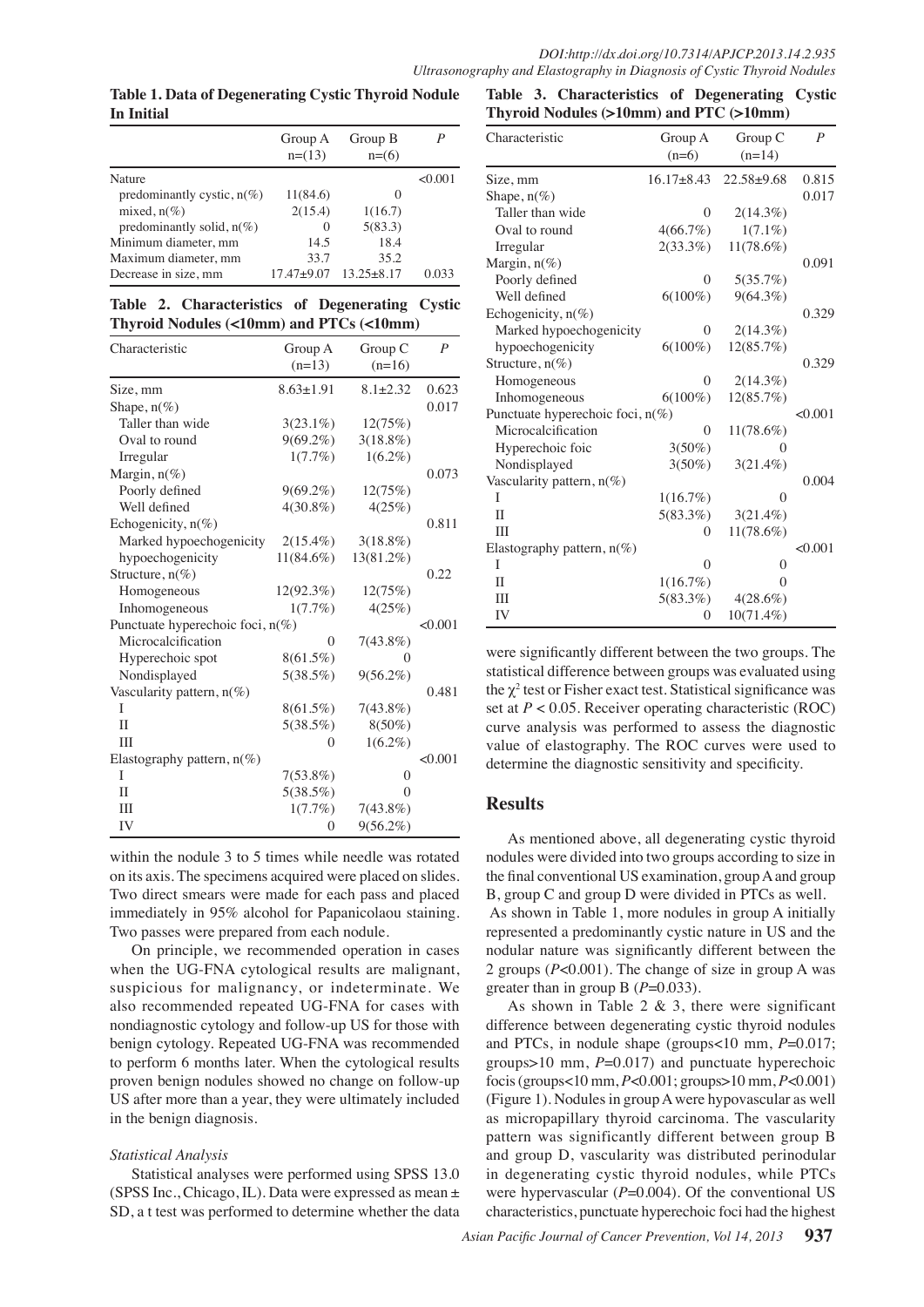

**Figure 1. Degenerating Cystic Thyroid Nodule in a 42-year-old Woman.** (A) Initial sonogram (longitudinal scan) showing a 21.4mm predominantly cystic nodule in the left thyroid gland. (B) Ten-month follow-up sonogram (longitudinal scan) in color flow mode showing a 9.2 mm hypoechoic nodule with suspicious malignant findings, including poorly defined margin and perinoduler vascularity, however hyperechoic spot with comet-tail artifact and oval to round in shape are differential points from PTC



**Figure 3. Degenerating Cystic Thyroid Nodule Mimicking Malignancy in a 37-year-old Woman.**  (A) Transverse sonogram showing suspicious malignant findings, including hypoechoic, poorly defined margin, internal hyperechoic spots mimicking microcalcifications. (B) The nodule displaying predominantly in green and sporadic parts in blue on real time ultrasound elastography (pattern II)

area under the curve (AUROC), at 0.82 and 0.86 in 2 groups, respectively.

Excluding the impact of location and size of nodules on elasticity pattern, 12 of 13 degenerating cystic thyroid nodules in Group A had pattern I&II (Figure 2) (Figure 3), whereas all 16 PTCs in Group C had pattern III&IV (*P*<0.001). One nodule in pattern III; green band distributed mainly in hyperechoic portion on B-mode US (Figure 4). 1 of 6 degenerating cystic thyroid nodules in group B had pattern I&II, whereas all 14 PTCs in group D had pattern III&IV (*P*<0.001). When using pattern I&II for the diagnosis of nodules in Group A, sensitivity and specificity were 92.3% (CI 72–91%) and 100% (CI 80–95%), respectively. The diagnostic accuracy (AUROC) of real time ultrasound elastography was 0.98  $(P = 0.002)$ . Sensitivity and specificity for the diagnosis of nodules in Group B was 16.7 % (CI 54–78%) and 100 % (CI 80–95%), respectively. The diagnostic accuracy (AUROC) of real time ultrasound elastography was 0.88  $(P = 0.014)$ .

### **Discussion**

Cystic thyroid nodules are common. The cystic portion of nodule is considered to be caused by hemorrhage or degeneration of preexisting nodules. Most of them are benign (Choi et al., 2005). Several methods have been introduced for treating benign cystic thyroid nodules,



**Figure 2. Degenerating Cystic Thyroid Nodule Mimicking Malignancy in a 51-year-old Man.** (A) Transverse sonogram showing a 4.9mm hypoechoic nodule with poorly defined margin as well as internal hyperechoic spot, mimicking microcalcification that could be misinterpreted as malignancy. (B) The nodule displaying in green on the real time ultrasound elastography (pattern I)



**Figure 4. Degenerating Cystic Thyroid Nodule Mimicking Malignancy in a 54-year-old Woman.** (A) Longitudinal sonogram of a 8.8mm nodule showing suspicious malignant findings, including hypoechoic, poorly defined margin, irregular shape, inhomogeneous. (B) Hyperechoic portion of nodule displaying in green, while hypoechoic portion displaying in blue on real time ultrasound elastography (pattern III)

such as thyroid hormone suppression therapy, fine-needle aspiration and sclerotherapy with various sclerosants. These treatments lead to morphological changes in cystic thyroid nodules (Park et al., 2008). However, spontaneous collapse may occur in nonaspirated cystic thyroid nodules. The decrease of nodular size and disappearance of the cystic portion in nodules often show in followups of conventional US. Some of these degenerating cystic thyroid nodules show ambiguous characteristics, including hypoechoic. Hypoechoic in PTC is resulted from cellular enlargement and compaction, and accompanying stromal reduction. Although hypoechoic can also been seen in degenerating cystic thyroid nodule, it is caused by the decrease of colloids in follicles when the cystic nodule shrinks. The changes make interface simple, as the nodular echogenicity decreased. However, the specificity of hypoechoic for malignancy is 87%, although the sensitivity is low (15.6%-27%) (Papini et al., 2002; Frates et al., 2005). The ambiguous characteristics can cause confusion.

Taller than wide has both high sensitivity (84%) and specificity (82%) for detection of thyroid malignancy (Kim et al., 2002). Studies have proved that the ratio of the surface area to the volume is maximized by spherical shape, which would optimize exposure of the tumor cells to nutrient delivery (Alexander et al. 2004). So malignant nodules grow across the normal tissue plane, anteroposterior to transverse diameter ratio trends to be or greater than 1. This characteristic has seldom been seen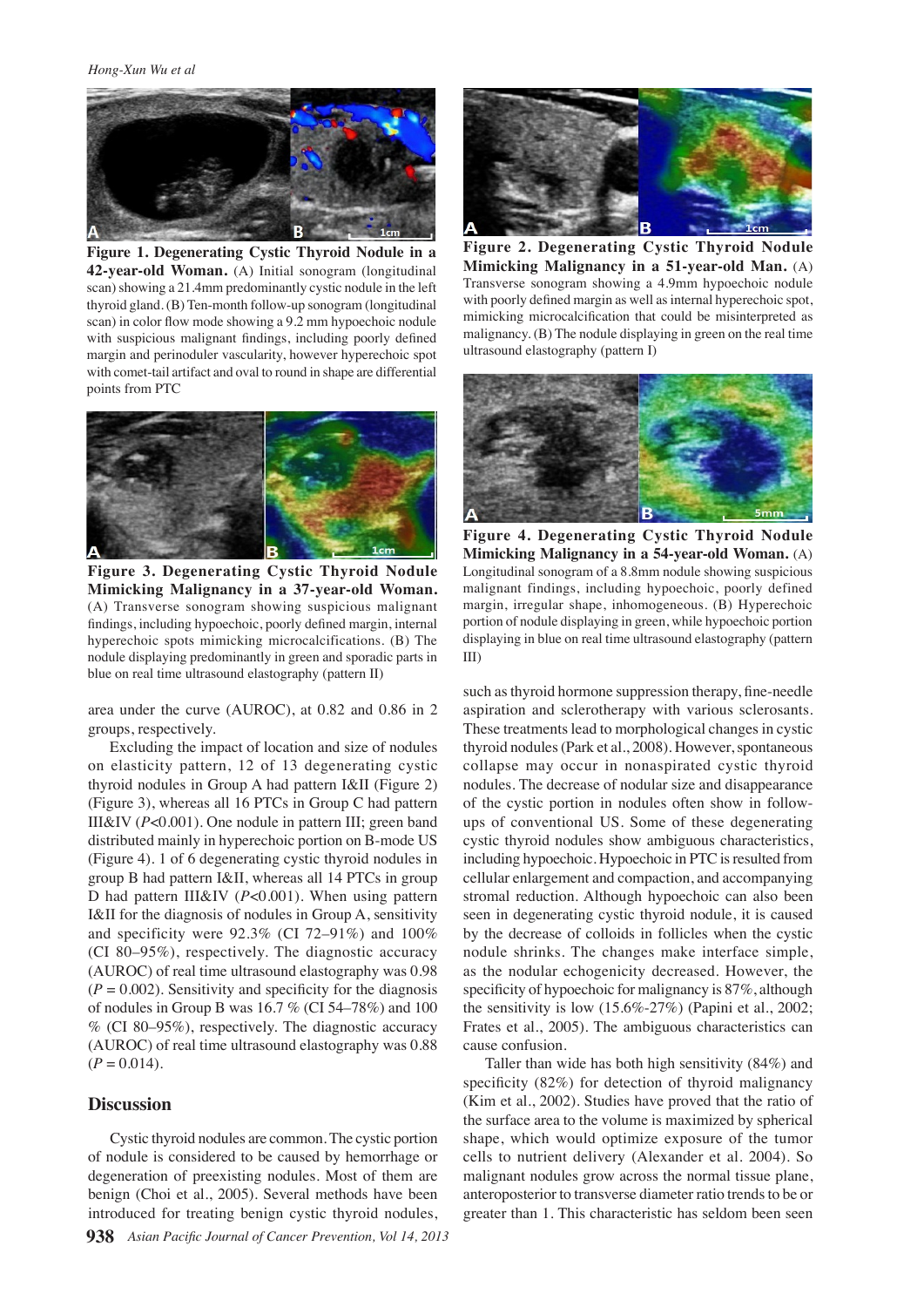in degenerating cystic thyroid nodules.

In the present study, hyperechoic spots with comet-tail artifact may give a clue in discriminating cystic thyroid nodules from PTCs. Microcalcifications are psammoma bodies, which are 10-100 μm round laminar crystalline calcific deposits. They are one of the most specific characteristics of thyroid malignancy, with a specificity of 85.8%–95%, and a positive predictive value of 41.8%– 94.2% (Kim et al., 2002; Iannuccilli et al., 2004). On US, microcalcifications appear as punctate hyperechoic focis without acoustic shadowing. The hyperechoic spots in degenerating cystic thyroid nodule with comet-tail artifact is thought to represent debris composed of cholesterol and keratin. Sometimes, this kind of hyperechoic spots causes color flash artifact on Color Doppler image. However, the definition of microcalcifications and hyperechoic spots are dependent on the cognition and understanding of operator, the performance of equipment and so on.

Palpation is the most frequently used screening method for detecting thyroid nodules. However, it is subjective and depends on the skill of the clinical physician. Elastography could evaluate the tissue stiffness from the deformation rate objectively. It has been proved to be useful in differential diagnosis of thyroid carcinoma. Cell arranged closed in PTC, have complex papillae with a central fibrovascular stalk. Psammoma bodies and fibrosis are often found in them (Carcangui et al., 1985). All these factors increased nodular stiffness.

According to the microscopic features of the histopathology, the main morphologic change in Group A was cystic portion decrease and colloid loss. On the contrary, organizations and scars were shown frequently in Group B, as well as a more compacted solid portion, altering the nodular stiffness. Different from PTC, blue spots were distributed sporadically, suggesting elasticity distribution in degenerating cystic thyroid nodule has a unique feature. In regards to uneven stress distribution, the presence of solid-liquid interfaces within nodules may have interfered with stress distribution. Green spots or bands can go along with solid-liquid fold.

Our study included a relatively small number of cases, especially for group B. Lack of quantitative strain analysis in region of interest is an inherent limitation of the present study, and strain ratios need to be confirmed in further studies with larger samples. Nevertheless, as dense calcification as well as nodules in a background of thyroiditis, are unsuitable for elastography performed in the present study, this technique is likely to be even more limited in routine clinical practice. The accuracy of elastography is influenced by operator technique, or incorrect elastogram interpretation. For it to be established as a useful diagnostic tool, some techniques need to be standardized.

In conclusion, although elastography has some limitations, we found it performs differently in degenerating cystic thyroid nodules and PTCs, mainly for nodules less than 10mm. But it does not add to the ability to distinguish those degenerating complex cystic thyroid nodules from PTCs, particularly nodular size larger than 10mm. Combined with conventional US, it can avoid unnecessary procedures, such as FNAC and surgery.

# **Acknowledgements**

The work was supported by grant H201227 from Planned Project of Jiangsu Province Health Department and grant LC11068 from Clinical Research grant of Wu jieping Medical Foundation. The author(s) declare that they have no competing interests.

# **References**

- Ahn SS, Kim EK, Kang DR, et al (2010). Biopsy of thyroid nodules: comparision of three sets of guidelines. *Am J Roentgenol*, **194**, 31-7.
- Alexander EK, Marqusee E, Orcutt J, et al (2004). Thyroid nodule shape and prediction of malignancy. *Thyroid*, **14**, 953-8.
- Asteria C, Giovanardi A, Pizzocaro A, et al (2008). USelastography in the differential diagnosis of benign and malignant thyroid nodules. *Thyroid*, **18**, 523-31.
- Bhatia KSS, Rasalkar DP, Lee YP, et al (2011). Cystic change in thyroid nodules: A confounding factor for real-time qualitative thyroid ultrasound elastography. *Clin Radiol*, **66**, 799-807.
- Cappelli C, Castellano M, Pirola I, et al (2006). Thyroid nodule shape suggests malignancy. *Eur J Endocrinol*, **155**, 27-31.
- Carcangui ML, Zampi G, Rosai J (1985). Papillary thyroid carcinoma: a study of its many morphologic expressions and clinical correlates. *Pathol Annu*, **20**, 1-44.
- Choi KU, Kim JY, Park DY, et al (2005). Recommendations for the management of cystic thyroid nodules. *ANZ J Surg*, **75**, 537-41.
- Davies L, Welch HG (2006). Increasing incidence of thyroid cancer in the United States, 1973-2002. *JAMA*, **295**, 2164-7.
- Frates MC, Benson CB, Charboneau JW, et al (2005). Management of thyroid nodules detected at US: Society of Radiologists in Ultrasound consensus conference statement. *Radiology*, **237**, 794-800.
- Friedrich-Rust M, Sperber A, Holzer K, et al (2010). Realtime elastography and contrast-enhanced ultrasound for the assessment of thyroid nodules. *Exp Clin Endocrinol Diabetes*, **118**, 602-9.
- Iannuccilli JD, Cronan JJ, Monchik JM (2004). Risk for malignancy of thyroid nodules as assessed by sonographic criteria: the need for biopsy. *J Ultrasound Med*, **23**, 1455-64.
- Kim EK, Park CS, Chung WY, et al (2002). New sonographic criteria for recommending fine-needle aspiration biopsy of nonpalpable solid nodules of the thyroid. *Am J Roentgenol*, **178**, 687-91.
- Kim JY, Lee CH, Kim SY, et al (2008). Radiologic and pathologic findings of nonpaplpable thyroid carcinomas detected by ultrasonography in a medical screening center. *J Ultrasound Med*, **27**, 215-23.
- Kim SS, Kim MR, Mok JY, et al (2011). Benign cystic nodules may have ultrasonographic features mimicking papillary thyroid carcinoma during interval changes. *Endocr J*, **58**, 633-8.
- Mortensen JD, Woolner LB, Bennett WA (1955). Gross and microscopic findings in clinically normal thyroid glands. *J Clin Endocrinol Metab*, **15**, 1270-80.
- Papini E, Guglielmi R, Bianchini A, et al (2002). Risk of malignancy in nonpalpable thyroid nodules: predictive value of ultrasound and color-Doppler features. *J Clin Endocrinol Metab*, **87**, 1941-6.
- Park JS, Kim DW, Eun CK, et al (2008). Long-term followup sonography of benign cystic thyroid nodules after a percutaneous ethanol injection. *J Korean Radiol Soc*, **58**, 21-8.